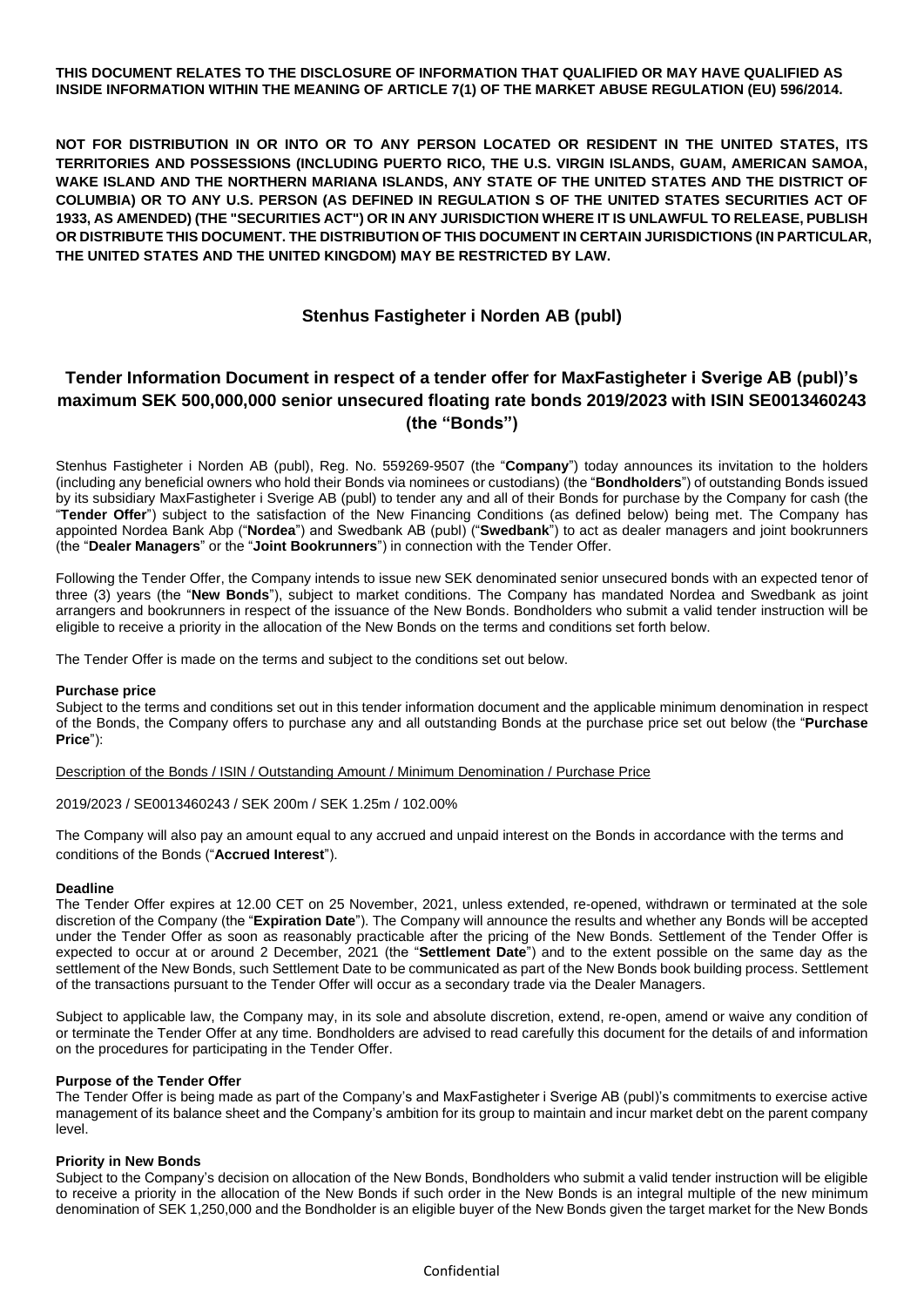in accordance with Directive 2014/65/EU (MiFID II) and the applicable selling restrictions. Such priority in allocation will match in size the nominal volume submitted and accepted for tender, subject to eligibility with the minimum denomination requirements of the New Bonds. Bondholders tendering the minimum denomination of the Bonds of SEK 1,250,000, will be eligible to receive priority allocation of the new minimum denomination in the New Bonds of SEK 1,250,000. However, where the amount submitted for tender is (i) above SEK 1,250,000 and (ii) not an integral multiple of the minimum denomination of the New Bonds being SEK 1,250,000, the priority in the New Bonds will be scaled down to the nearest multiple of SEK 1,250,000. Any scaling made by the Company is binding on all Bondholders who validly tendered their Bonds.

## **New Financing Conditions**

The Company's acceptance of Bonds validly tendered for purchase pursuant to the Tender Offer is conditional upon, in the absolute and sole discretion and determination of the Company, (i) the terms and conditions of the New Bonds being satisfactory to the Company, including, but not limited to, as to the price and volume of the New Bonds and (ii) the successful outcome of the issuance of New Bonds (including the receipt of funds by the Company), which will enable the Company to finance the Purchase Price and Accrued Interest of the total amount of Bonds validly tendered and accepted for purchase pursuant to the Tender Offer (together "**New Financing Conditions**").

For the avoidance of doubt, the Company is not under any obligation to accept any tender of Bonds for purchase pursuant to the Tender Offer. Any tender of Bonds for purchase may be rejected by the Company for any reason, and the Company is not under any obligation to Bondholders to furnish any reason or justification for refusing to accept a tender of Bonds for purchase.

The Company's acceptance of Bonds validly tendered in accordance with the terms and conditions of the Tender Offer will be irrevocable, but always subject to the satisfaction of the New Financing Conditions.

## **Restrictions: No offer or sale of New Bonds**

This document does not constitute an offer or a sale of the New Bonds. The New Bonds are not being, and will not be, offered or sold in the United States. Nothing in this document constitutes an offer to sell or the solicitation of an offer to buy the New Bonds in the United States or any other jurisdiction. Securities may not be offered, sold or delivered in the United States absent registration under, or an exemption from the registration requirements of, the Securities Act. The New Bonds have not been, and will not be, registered under the Securities Act or the securities laws of any state or other jurisdiction of the United States and may not be offered, sold or delivered, directly or indirectly, within the United States or to, or for the account or benefit of, U.S. persons (as defined in Regulation S under the Securities Act). Investors who wish to buy New Bonds should contact their sales contact at the respective Dealer Manager to obtain all relevant documentation.

#### **Participation**

Bondholders can only participate in the Tender Offer by submitting a valid tender instruction. Only Bondholders who are clients of, and can execute a secondary trade upon settlement with, Nordea or Swedbank with all required know your customer (KYC) and similar documentation in place to the satisfaction of the Dealer Managers may participate in this Tender Offer and Bondholders must contact the Dealer Managers to receive an application form that includes the details of how to participate in the Tender Offer. Tender instructions given via the application form are irrevocable by the Bondholders, except for in the limited circumstances described in the application form.

Bondholders should consult their own tax, accounting, financial and legal advisers regarding the suitability to themselves of the tax, accounting, financial and legal consequences of participating in the Tender Offer. Bondholders who do not participate in the Tender Offer, or whose Bonds are not accepted for purchase by the Company, will continue to hold their Bonds subject to the terms and conditions of the Bonds. The Company intends to transfer Bonds purchased by the Company to MaxFastigheter i Sverige AB (publ) for cancellation in accordance with the terms and conditions of the Bonds. After the consummation of an issue of the New Bonds, MaxFastigheter i Sverige AB (publ) intends to make an early redemption of the Bonds not being tendered in the Tender Offer, in accordance with the terms and conditions of the Bonds.

To obtain an application form and participate in the Tender Offer please contact the Dealer Managers at the details below.

## **Placing fee**

The Dealer Managers will be paid a fee by the Company in respect of the placement of the transaction relating to the New Bonds.

## **CONTACT INFORMATION**

**Bookrunners and Dealer Managers The Company Nordea Bank Abp Stenhus Fastigheter i Norden AB (publ)**

Email[: nordealiabilitymanagement@nordea.com](mailto:nordealiabilitymanagement@nordea.com) Elias Georgiadis, CEO, elias.georgiadis@stenhusfastigheter.se

**Swedbank AB (publ)** Email[: syndicate@swedbank.se](mailto:syndicate@swedbank.se)

**This document is released by the Company and contains information that qualified or may have qualified as inside information for the purposes of Article 7 of the Market Abuse Regulation (EU) 596/2014 (MAR), encompassing information relating to the Tender Offer described above. For the purposes of MAR and Article 2 of Commission Implementing Regulation (EU) 2016/1055, this document is released, on behalf of the Company by Elias Georgiadis, CEO, elias.georgiadis@stenhusfastigheter.se, at 19 November 2021 CET on 9.15.**